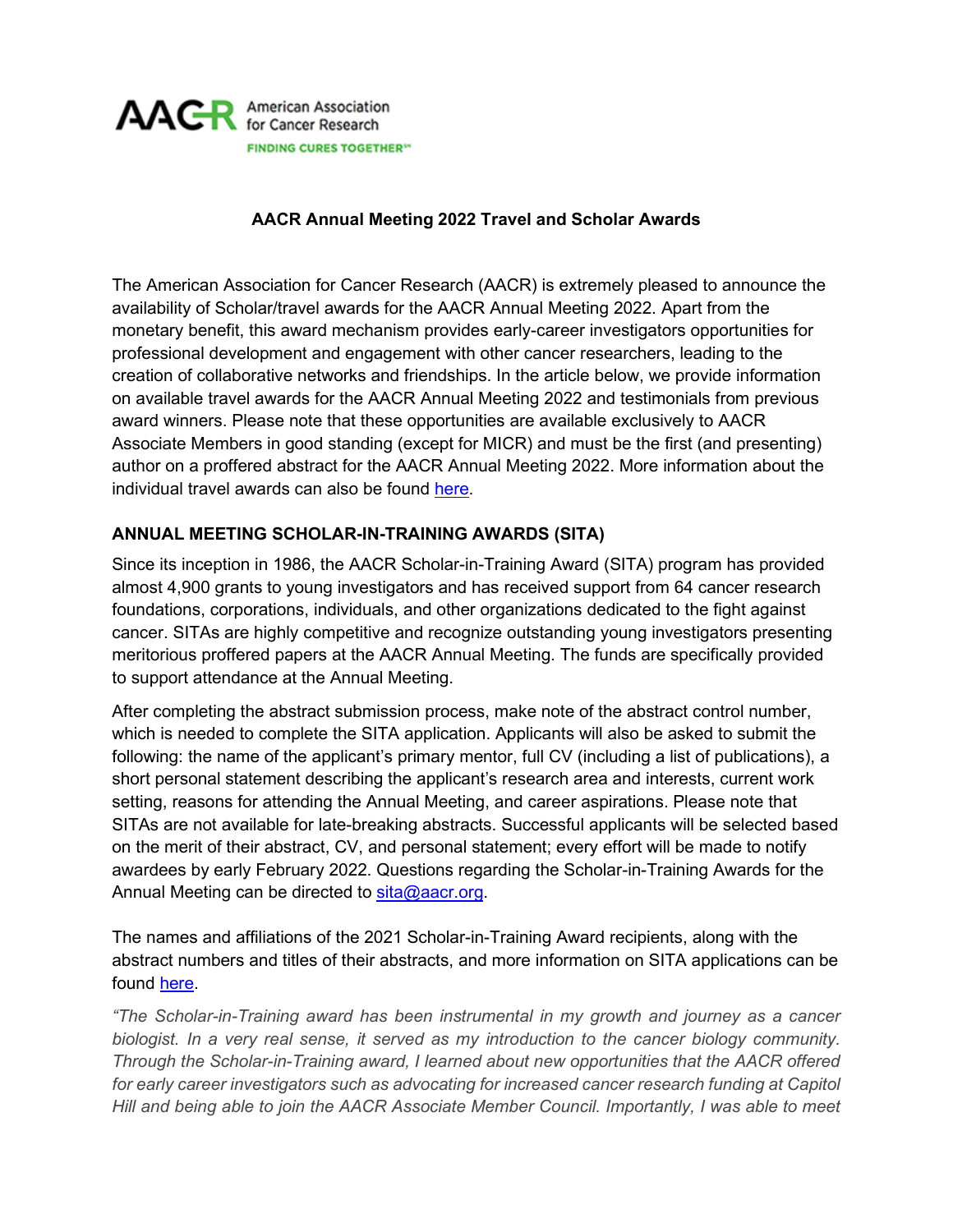*other early career investigators working in a similar area of research and establish collaborations to exchange ideas and resources to further develop and test my hypotheses."*

## **Sunil K. Joshi, Ph.D. Knight Cancer Institute Oregon Health & Science University**

#### **GLOBAL SCHOLAR-IN-TRAINING AWARDS (GSITA)**

Early-career investigators in countries [building cancer research capacities](https://www.aacr.org/wp-content/uploads/2020/08/2021-GSITA-Eligible-Country-List.pdf) who wish to participate in the AACR Annual Meeting and have submitted an abstract may be eligible for the Global Scholar-in-Training Awards (GSITA). These awards are intended to enhance the education, training, and professional network of scientists from these countries who are engaged in cancer research. Applicants will be asked to submit the title, body and control number of the abstract submitted for the AACR Annual Meeting, a CV that includes a list of publications, and a personal statement. The personal statement should describe the applicant's background, field of study, current research, work setting and long-term career aspirations; how they would benefit from participating in the Annual Meeting; and in what ways they would share the knowledge gained with their home country.

The travel award includes complimentary registration and housing to the Annual Meeting, and up to \$2,000 USD toward the cost of meals and travel. Awardees will participate in a welcoming event with Global Scholar-in-Training Awards Alumni at the start of the Annual Meeting. Following the conclusion of the Annual Meeting, award recipients also will have the opportunity to participate in a special networking event and tour state-of-the-art laboratory facilities at a leading academic institution. Questions regarding the Global Scholar-in-Training Awards can be directed to [internationaltravelawards@aacr.org](mailto:internationaltravelawards@aacr.org)

In 2021, the awardee class represented nine countries – Argentina, Brazil, China, Egypt, India, Malaysia, Mexico, Nigeria, and South Africa. The 2021 Award recipients are listed [here.](https://www.aacr.org/professionals/meetings/aacr-travel-grants/global-scholar-in-training-awards-2/global-scholar-in-training-awards-recipients/)

"*The Global Scholar-in-Training Award from AACR helped me expand my professional network, even as the meeting was held online! I had the opportunity to present a poster and answer questions from other attendees, which allowed me to find other people interested in my research area from around the world. Also, the special awardee events were very valuable, I especially enjoyed the Professional Development session where we could discuss different approaches to be productive and achieve work-life balance*."

**Dr. C. Daniela Robles-Espinoza, PhD Assistant Professor International Laboratory for Human Genome Research National Autonomous University of Mexico, Juriquilla campus Santiago de Querétaro, Qro; Mexico**

*"GSITA gave me a direct platform to learn and interact with world-class researchers I have admired for a long time. The award was timely in helping me chart a career road map by*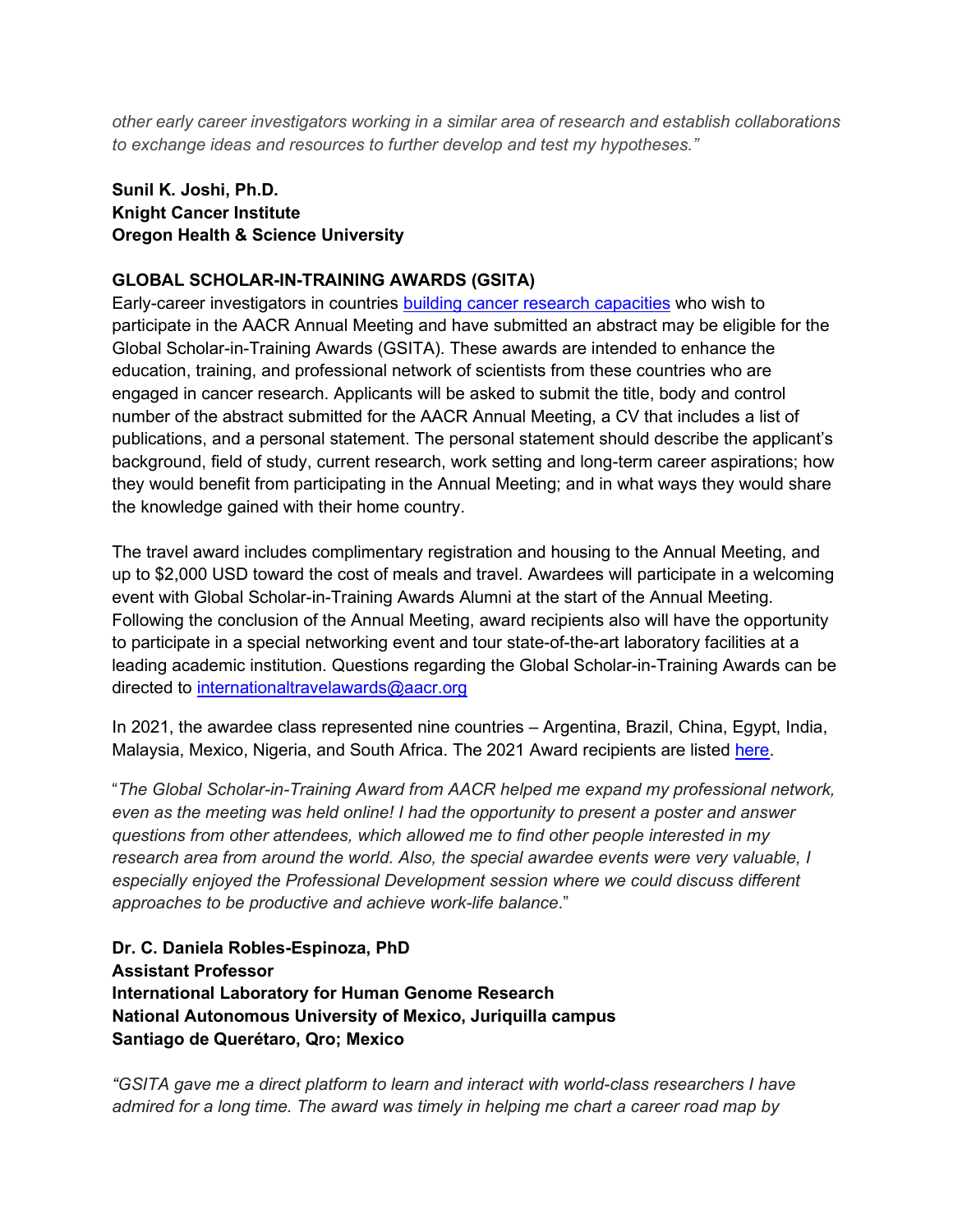*accessing vital information on recent advancements and the future of cancer research. The award also allowed me to meet many brilliant minds, share great ideas, and network with colleagues and top scientists from various parts of the world."*

**Dr. Isaacson Bababode Adelani, Ph.D Covenant University Ota, Ogun State; Nigeria**

## **WOMEN IN CANCER RESEARCH (WICR) SCHOLAR AWARDS**

The AACR-WICR Scholar Awards program aims to encourage and facilitate the participation of women in cancer research. Members of Women in Cancer Research who are full-time scientists-in-training (graduate students, medical students, residents, clinical fellows or equivalent, postdocto[r](https://www.aacr.org/professionals/meetings/aacr-travel-grants/women-in-cancer-research-scholar-awards/)al fellows) may apply for [this award.](https://www.aacr.org/professionals/meetings/aacr-travel-grants/women-in-cancer-research-scholar-awards/) Candidates must be presenters of meritorious scientific abstracts at the AACR Annual Meeting.

Required application material include a completed on-line application, personal statement, one letter of reference, updated curriculum vitae, and a copy of the submitted AACR abstract with abstract control number. The personal statement must be no longer than two paragraphs in length and should highlight the reasons for the candidate's interest in the conference and the benefits they expect to gain from the meeting. Letter of reference should be from a faculty member from the applicant's institution or an institution that the applicant has attended, who can comment on the candidate's academic and personal qualifications for this award. The letter should be on letterhead with a visible signature and addressed to the Women in Cancer Research Scholar Awards Committee. Curriculum vitae should include a complete list of publications.

Awardees will be selected by the WICR Scholar Award Committee after careful consideration of the candidate's application materials. Awardees will participate in a Meet and Greet session with the WICR Council and are encouraged to take advantage of several career development and networking opportunities presented at the AACR Annual Meeting. The 2021 awardees are liste[d](https://www.aacr.org/professionals/meetings/aacr-travel-grants/women-in-cancer-research-scholar-awards/2021-women-in-cancer-research-scholar-awards/) [here.](https://www.aacr.org/professionals/meetings/aacr-travel-grants/women-in-cancer-research-scholar-awards/2021-women-in-cancer-research-scholar-awards/) Questions regarding the AACR WICR Scholar Award can be directed to [wicr@aacr.org.](mailto:wicr@aacr.org)

*"I was incredibly honored to receive a WICR Scholar award to attend my first AACR Annual Meeting. Not only was the WICR Meet and Greet a great way to network with the inspiring women on the WICR Council, but I also learned an incredible amount from the mentoring and professional advancement sessions that were specifically for WICR Scholars and tailored to address my career questions. This award did more than just allow me to attend a conference: it built bridges to new collaborators, colleagues, and friends."* 

**Kristin Anderson, PhD Postdoctoral Fellow Fred Hutchinson Cancer Research Center MINORITY SCHOLAR IN CANCER RESEARCH (MICR) AWARDS**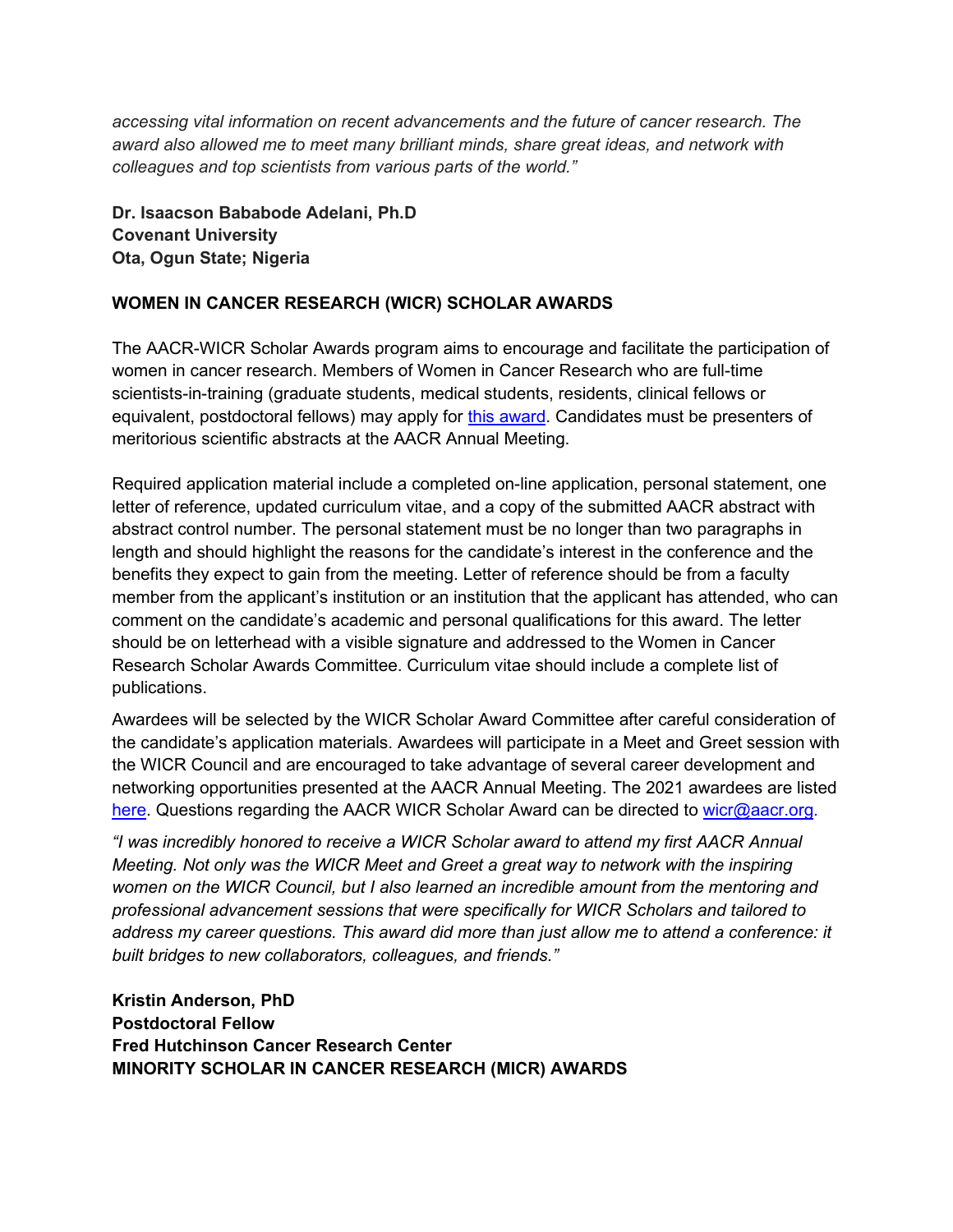Graduate/medical students, residents, and clinical/postdoctoral fellows from groups considered to be underrepresented in cancer research as defined by the National Cancer Institute (African-Americans, Hispanic-Americans, Native-Americans, Native Pacific Islanders, and Native Alaskans) may apply for [Minority Scholar in Cancer Research Awards](https://www.aacr.org/professionals/meetings/aacr-travel-grants/aacr-minority-scholar-in-cancer-research-awards/) available for attendance at the AACR Annual Meeting. The 2021 awardees are liste[d](https://www.aacr.org/professionals/meetings/aacr-travel-grants/women-in-cancer-research-scholar-awards/2021-women-in-cancer-research-scholar-awards/) [here.](https://www.aacr.org/professionals/meetings/aacr-travel-grants/aacr-minority-scholar-in-cancer-research-awards/2021-minority-scholar-in-cancer-research-awards/) **Applicants need not to be AACR members to be considered for this award.**

Required application materials include a completed on-line application, personal statement, two letters of reference, updated curriculum vitae, and a copy of the submitted AACR abstract. The personal statement (no longer than two pages in length) should clearly convey the applicant's interest in attending the annual AACR conference and its benefit to their professional growth. Reference letters from faculty members from the applicant's current or former institution should be addressed to the AACR-Minority Scholar in Cancer Research Awards Committee and discuss the applicant's academic and personal qualifications for this award. Applicants should also provide contact information of one faculty member from the applicant's current institution who could verify the submitted application upon request. A copy of the submitted abstract with abstract control number should be provided along with an updated curriculum vitae that includes a complete listing of publications. Questions regarding the MICR awards can be directed to [micr@aacr.org.](mailto:micr@aacr.org)

*"The Minority in Cancer Research (MICR) Scholar Award afforded me the opportunity to not only exchange scientific findings at the AACR Annual Meeting with other colleagues, but also to make friends for a lifetime through AACR. Through the MICR Scholar Award, I have been able to attend AACR Annual Meetings and meet with other scientists from around the world, including minority researchers that look just like me. This experience led me to become more involved in AACR and participate in programs for early-career investigators. I am also grateful to have been a part of the AACR Early-Career Hill Day these past few years, advocating for research funding to congressional members on Capitol Hill. Without the MICR Scholar Award, I may have not had the chance to network with professors or even have found a mentor, who would one day become my postdoc advisor. AACR has shown me that I can be a cancer researcher, a science advocate, and an active promoter of diversity and inclusion in science all at the same time."*

## **Kimiko L. Krieger, Ph.D. Postdoctoral Fellow Department of Molecular and Cellular Biology, Baylor College of Medicine**

# **AACR UNDERGRADUATE SCHOLAR AWARDS**

Undergraduate students majoring in science may be eligible for a Science Education Award. The purpose of these awards is to inspire promising science students to enter the field of cancer research. Candidates must be Student members of the American Association for Cancer Research, and full-time, third-year undergraduate students majoring in science. There are no citizenship or residency requirements for this award; applications are encouraged from students in the US and abroad.